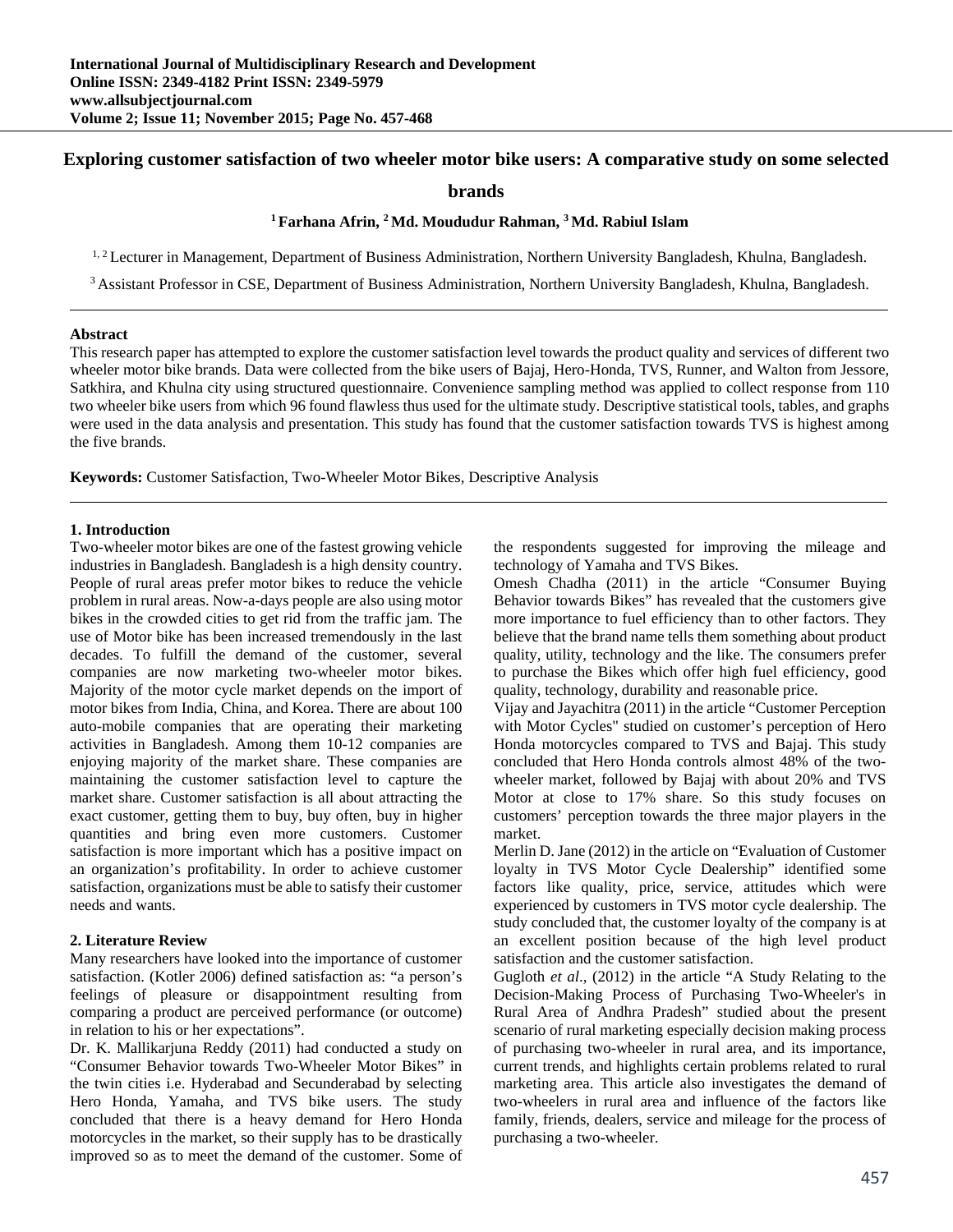Franklin and Anand (2013) in the article "Influence of Peer in Purchase Decision Making of Two-Wheelers: A Study Conducted in Coimbatore" attempted to find out the importance of peers on the buying behavior of Two-wheelers with reference to buyers residing in and around Coimbatore city. This study revealed that there a positive trend on the influence of peers on the decision making of the purchases.

Monica and Vishal (2014) in the article "Factors Influencing Consumer Buying Behavior towards Bikes among Indian Youth: A Study" have identified different factors of consumer buying behavior in purchasing bikes and their preferences. The factors which find out from the study were- sitting & service comfort, price, maintenance, fuel efficiency and Performance & style.

#### **3. Objective of the Research**

The objectives of the study are:

- $\Box$  To analyze and identify the customer satisfaction level towards the product quality and services of different two wheeler products.
- $\Box$  To compare the selected brands in respect of the identified satisfaction level.
- $\Box$  To understand the expectations of the customers.

#### **4. Methodology**

Methodology is the process or system through which a study is being carried out for the purpose of collecting of information that is required for reaching a conclusion on that study (Kothari, 2011).

This study is descriptive by nature that answers the customer satisfaction level towards the product quality and services of different two wheeler brands. In order to accomplish the study, both primary and secondary data had been collected from appropriate sources. A structured questionnaire with five-point Likert-scale was used to collect the opinions of the respondents. Where value  $1=$  strongly dissatisfied,  $2=$  Dissatisfied,  $3=$ Neutral, 4= Satisfied, 5= strongly satisfied. A convenience sampling method was applied to select the intended number of respondents as a sample from population. A total 110 questionnaires were distributed among the bike users of Bajaj, Hero-Honda, TVS, Runner, and Walton from the cities of Jessore, Satkhira, and Khulna. From the questionnaires 96 were found flawless thus used for data analysis. Then the collected data were processed using MS Excel. Descriptive statistical tools, tables, and graphs were used in the data analysis and presentation.

#### **5. Findings and Analysis 5.1. Male and Female Ratio**

In this study, total sample size is 90, and all the respondents are male.

#### **5.2. Age of the Respondents**



Fig 1: Age of the Respondents (Source: Own Survey 2014)

Out of the total Bajaj motor bike users, the majority users' age are from 25 to below 35. In case of the total Hero-Honda motor bike users, the majority users' age are from 35 to below 45. Among total TVS motor bike owners, the majority users' age are from 25 to below 35. Out of the total Runner motor bike owners, the majority users' age are from 25 to below 45. Among total Walton motor bike owners, the majority users' age are from 25 to below 35.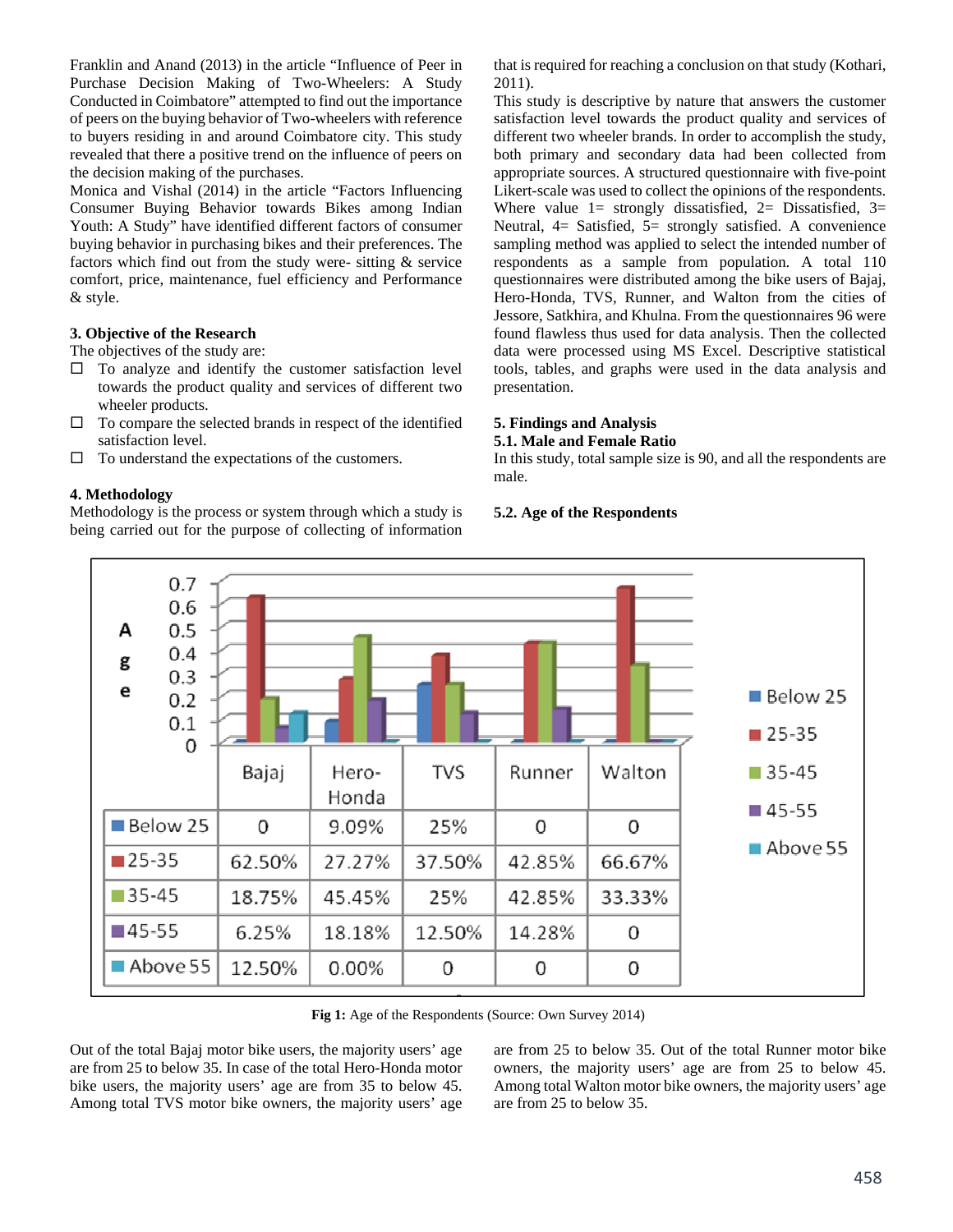

**Fig 2:** Professions of the Respondents (Source: Own Survey 2014)

Among total Bajaj motor bike users, 62.5% are businessman, 25% are service-holder, and 12.5% are others. Out of total Hero-Honda motor bike users, 72.72% are service-holder, 9.09% are professionals and 18.18% are others. Among total TVS motor bike users, 38% are businessman, 37.5% are service-holder, and 25% are students. Out of total Runner motor bike users 42.85% are service-holders, 28.57% are businessman, and 28.57% are others. In case of total Walton users, 66.67% are service-holders and 33.33% are businessman.

# **5.4. Income Level of the Respondents**



**Fig 3:** Income-Level of the Respondents (Source: Own Survey 2014)

The income level of most of the motor bike users are from 10,000 to 19,000. Some respondents have no income as they are students.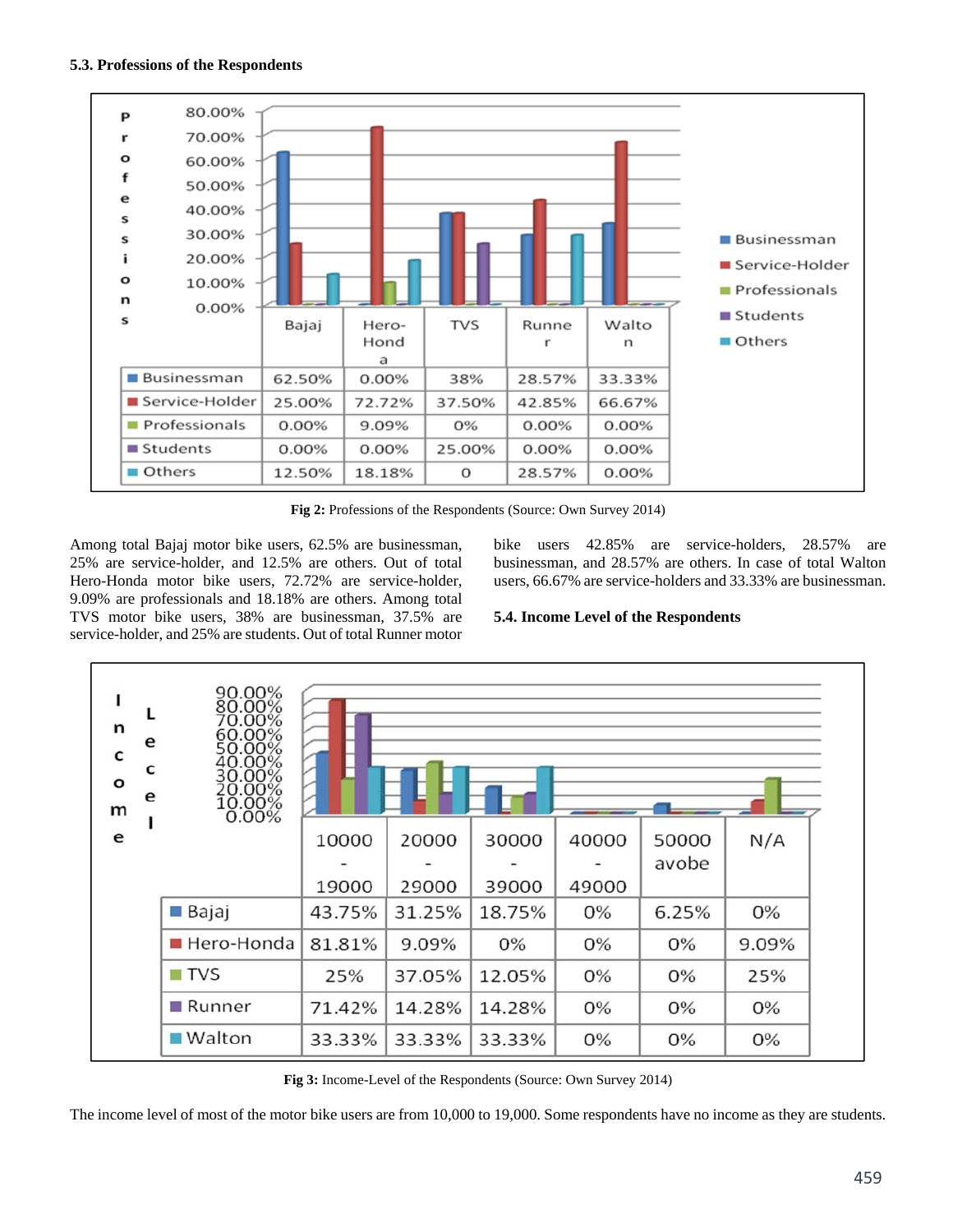

**Fig 4:** Satisfaction Level of "Mileage" (Source: Own Survey 2014)

Towards mileage, Bajaj users show 88.75% satisfaction, Hero-Honda users show 85.45% satisfaction, TVS users show 80% satisfaction, Runner users show 77.14% satisfaction, and Walton users show 46.67% satisfaction.





**Fig 5:** Satisfaction Level of "Fuel Capacity" (Source: Own Survey 2014)

Bajaj users show their 96.25% satisfaction towards fuel capacity. Hero-Honda users show 98.18% satisfaction in this regard. TVS and Runner users show their 100% satisfaction towards fuel capacity. Walton users show 93.33% satisfaction level for fuel capacity.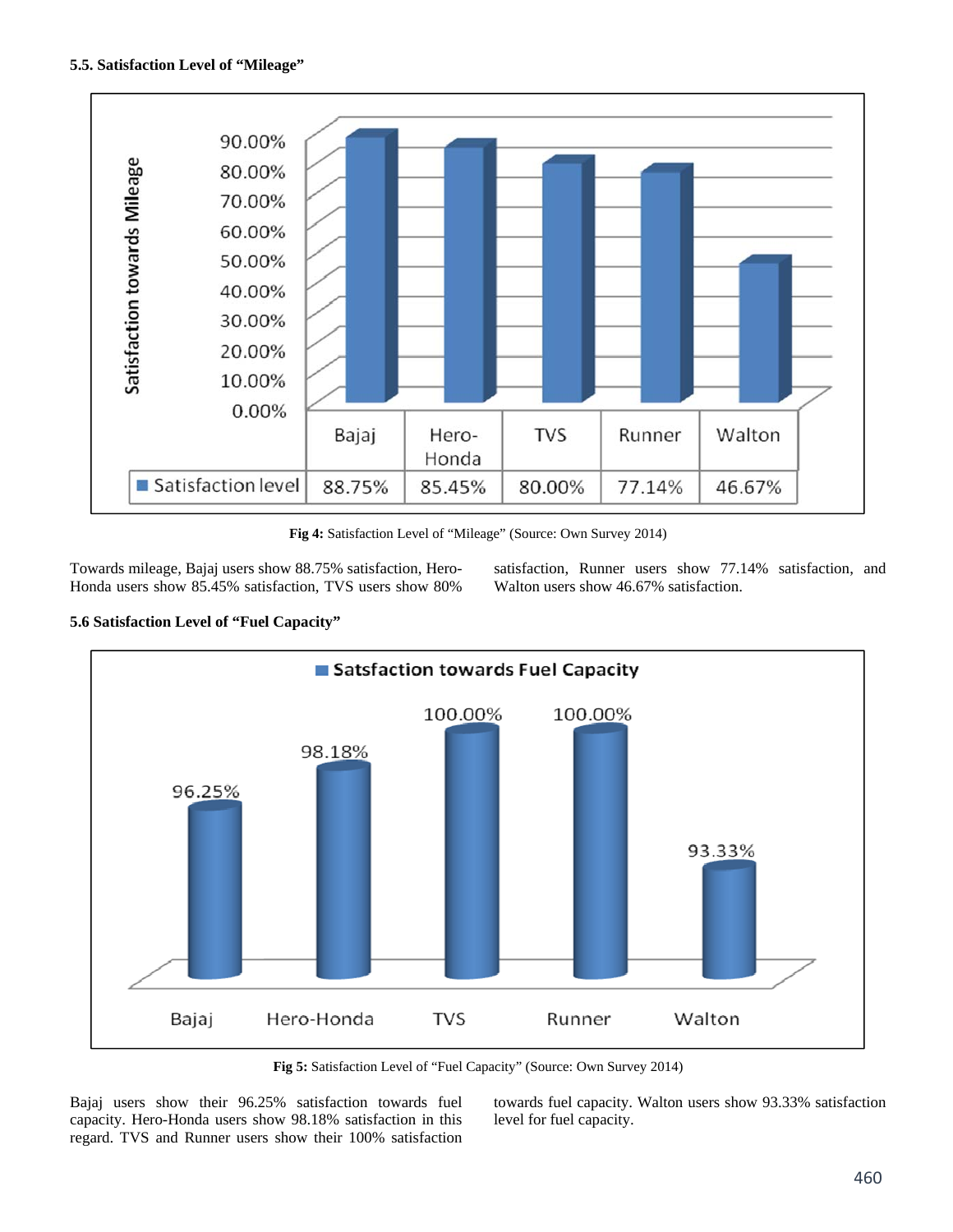

**Fig 6:** Satisfaction Level of "Design/Style/Model" (Source: Own Survey 2014)

Towards Design/Style/Model, Bajaj users show 87.5% satisfaction, Hero-Honda users show 85.45% satisfaction, TVS users show 82.5% satisfaction, Runner users show 77.14% satisfaction, and Walton users show 60% satisfaction.



#### **5.8. Satisfaction Level of "Speed"**

**Fig 7:** Satisfaction Level of "Speed" (Source: Own Survey 2014)

Bajaj users show their 91.25% satisfaction towards speed. Hero-Honda users show 83.63% satisfaction in this regard. TVS users show their 92.5% satisfaction, Runner users show

85.71% satisfaction, and Walton users show 73.33% satisfaction for speed.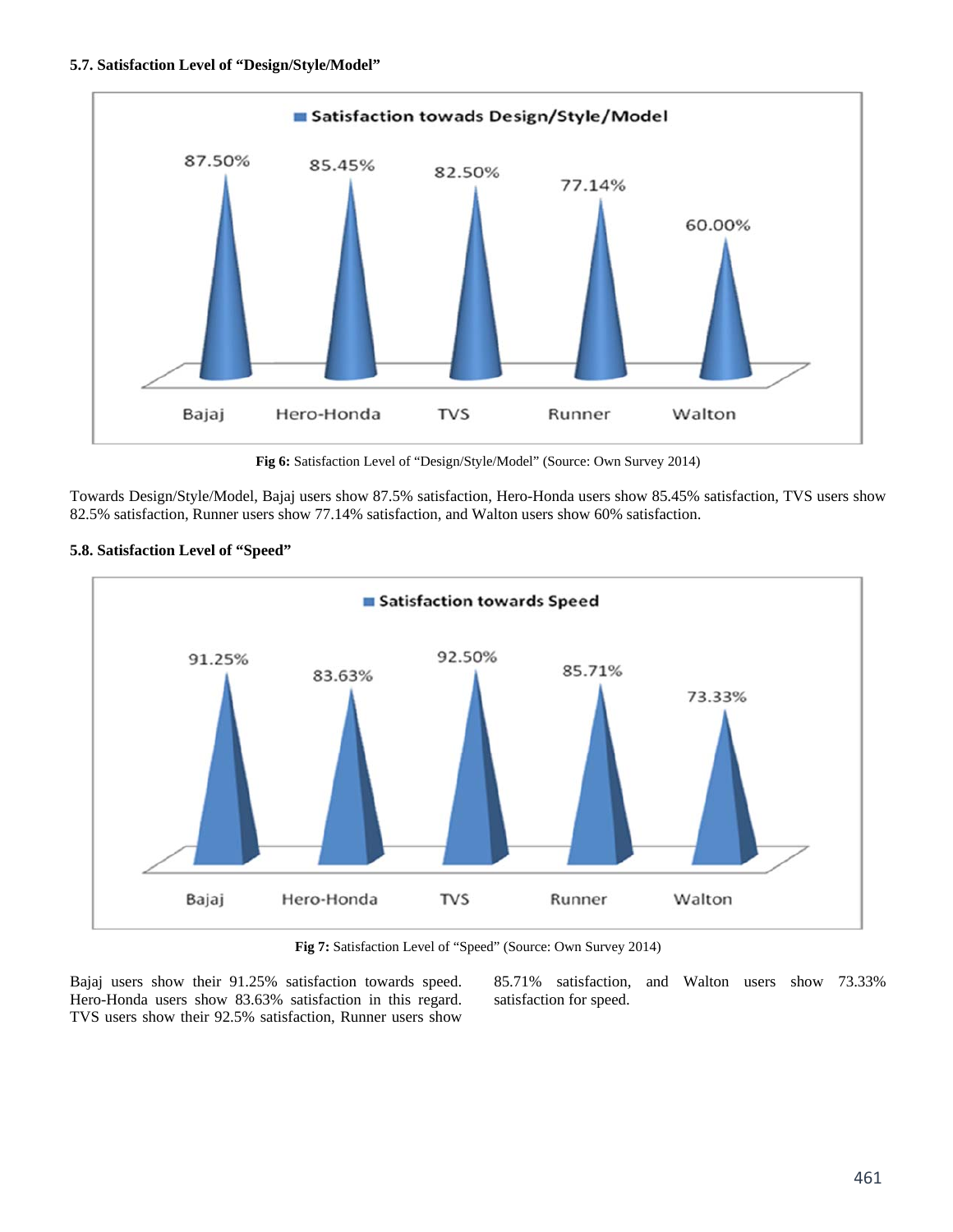### **5.9. Satisfaction Level of "Color"**



**Fig 8:** Satisfaction Level of "Color" (Source: Own Survey 2014)

Bajaj, Hero-Honda, TVS, Runner, and Walton users show their satisfaction level towards color 97.5%, 89.09%, 85%, 71.42%, and 86.67% respectively.



### **5.10. Satisfaction Level of "Weight"**

**Fig 9:** Satisfaction Level of "Weight" (Source: Own Survey 2014)

Bajaj users show their 81.25% satisfaction towards weight. Hero-Honda users show 89.09% satisfaction in this regard. TVS users show their 77.5% satisfaction. Runner users show

their 68.57% satisfaction. Walton users show 73.33% satisfaction level for weight.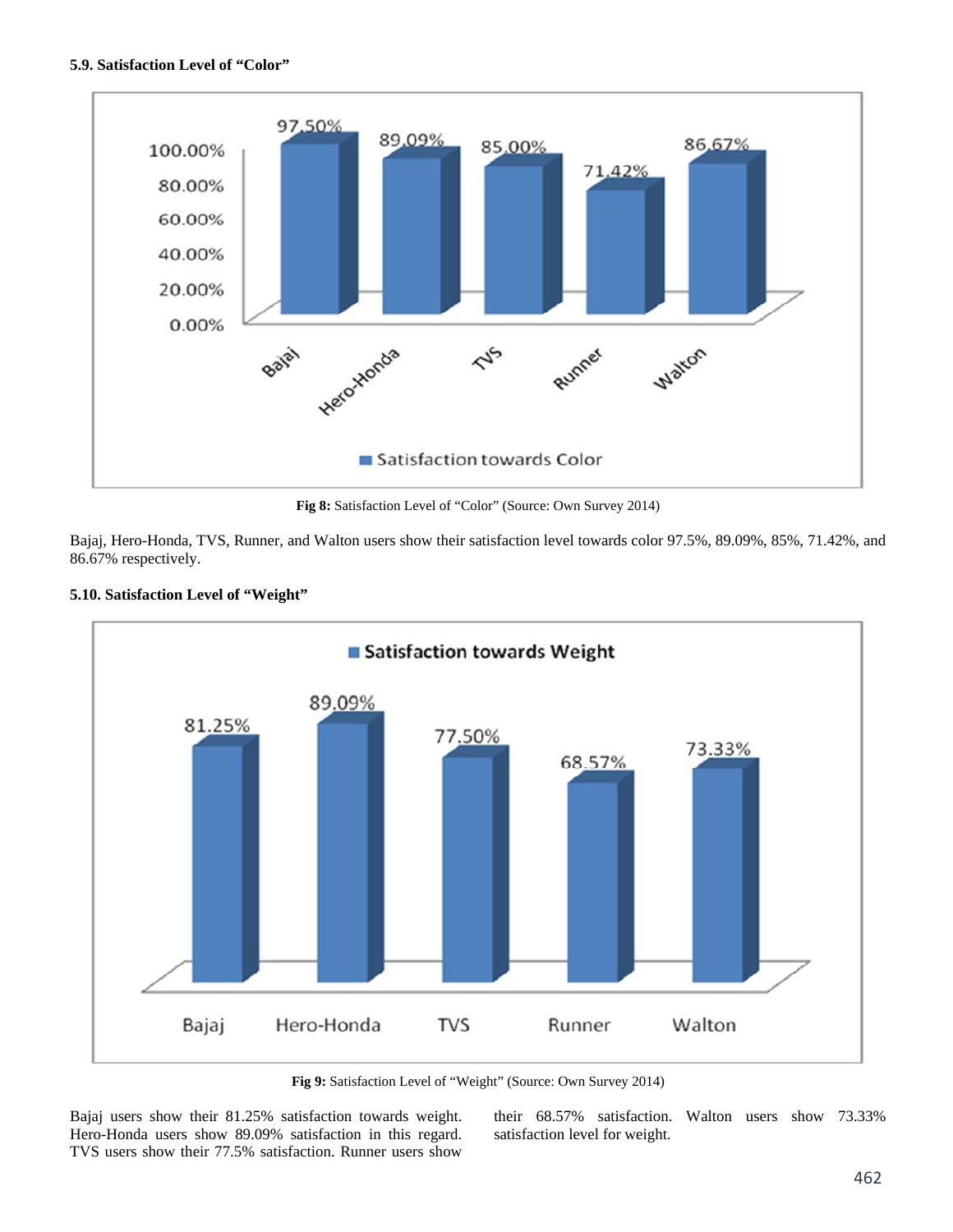

**Fig 10:** Satisfaction Level of "Engine-Power" (Source: Own Survey 2014)

Bajaj, Hero-Honda, TVS, Runner, and Walton users show their satisfaction level towards engine power respectively 85.5%, 85.45%, 82.5%, 80%, and 73.33%.



### **5.12. Satisfaction Level of "Battery"**

**Fig 11:** Satisfaction Level of "Battery" (Source: Own Survey 2014)

Bajaj, Hero-Honda, TVS, Runner, and Walton users show their satisfaction level towards color 75%, 82.27%, 90%, 71.43%, and 60% respectively.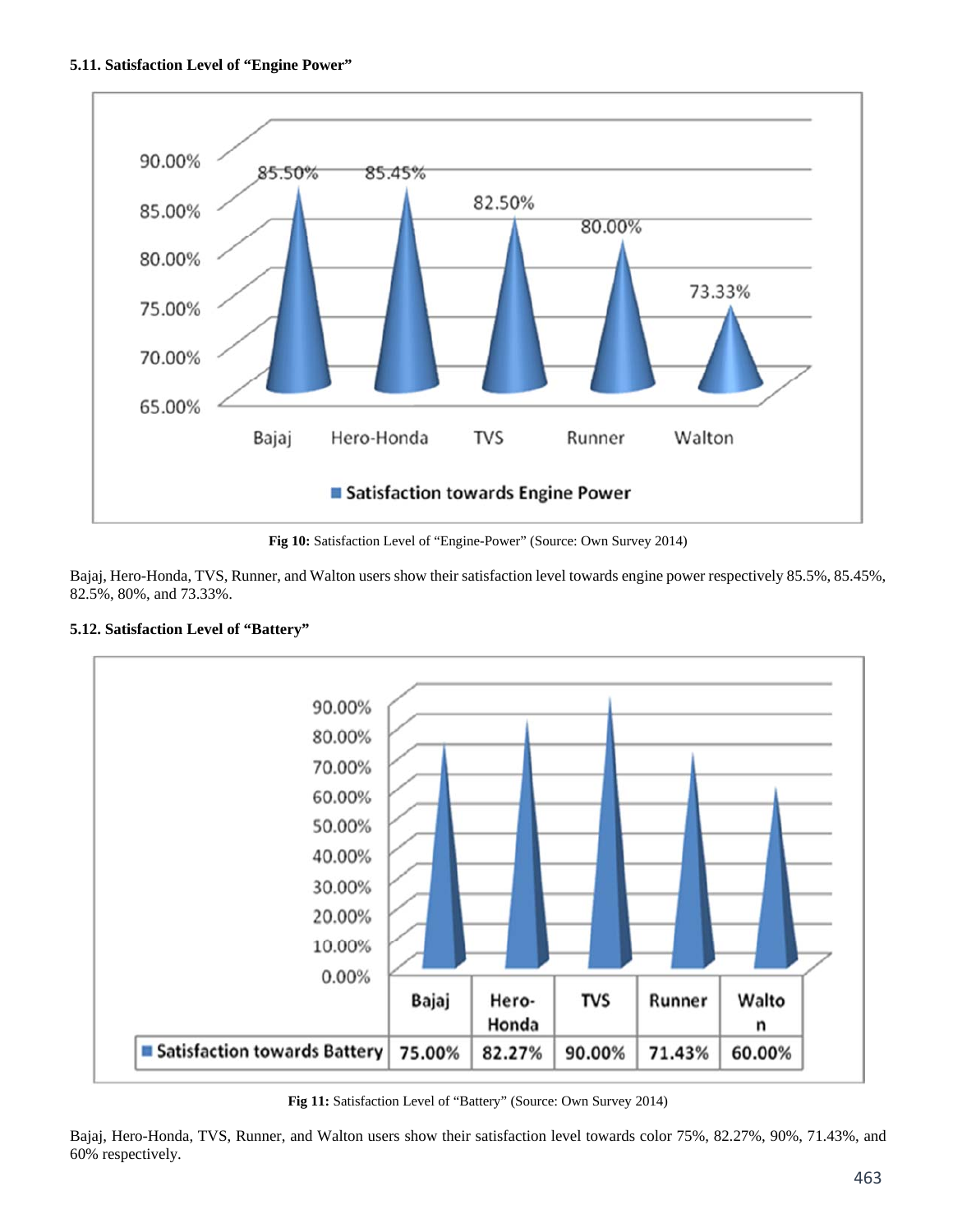

**Fig 12:** Satisfaction Level of "Tire-Size" (Source: Own Survey 2014)

Towards tire-size, Bajaj users show 92.5% satisfaction, Hero-Honda users show 89% satisfaction, TVS users show 87.5%

satisfaction, Runner users show 80% satisfaction, and Walton users show 60% satisfaction.

# **5.14. Satisfaction Level of "Competitive Price"**



**Fig 13:** Satisfaction Level of "Competitive Price" (Source: Own Survey 2014)

Towards competitive price, Bajaj users show 76.25% satisfaction, Hero-Honda users show 70.90% satisfaction, TVS users show 82.5% satisfaction, Runner users show 88.57% satisfaction, and Walton users show 93.33% satisfaction.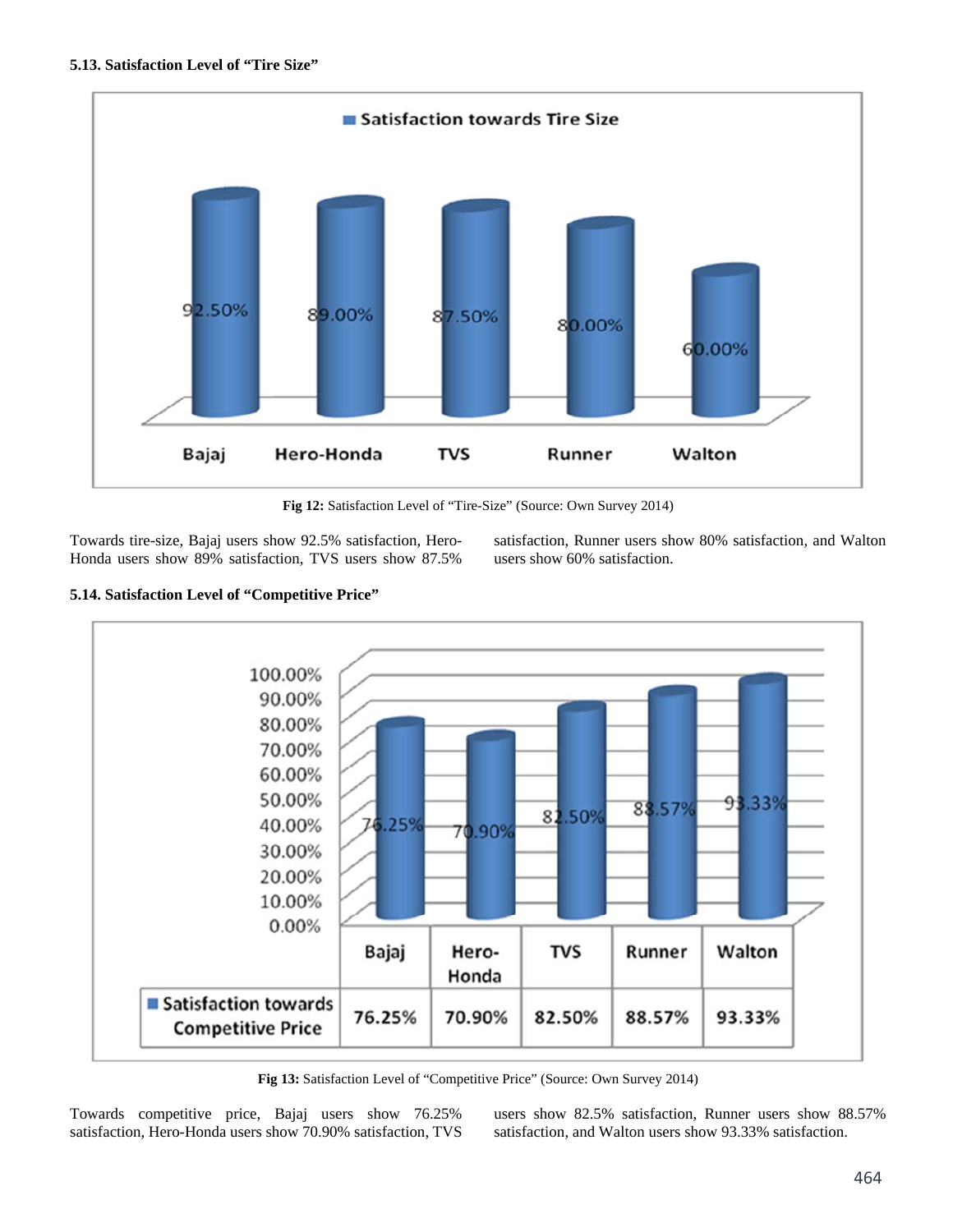

**Fig 14:** Satisfaction Level of "Discounts" (Source: Own Survey 2014)

Towards discounts, Bajaj users show 57.5% satisfaction, Hero-Honda users show 58.18% satisfaction, TVS users show 60% satisfaction, Runner users show 62.55% satisfaction, and Walton users show 60% satisfaction.



**5.16. Satisfaction Level of "Solving Customer Complaints in Time"** 

**Fig 15**: Satisfaction Level of "Solving Customer Complaints in Time" (Source: Own Survey 2014)

Bajaj users show their 76.25% satisfaction towards solving customer complaints in time. Hero-Honda users show 70.90% satisfaction in this regard. TVS users show their 82.5%

satisfaction. Runner users show their 88.57% satisfaction. Walton users show their 93.33% satisfaction level.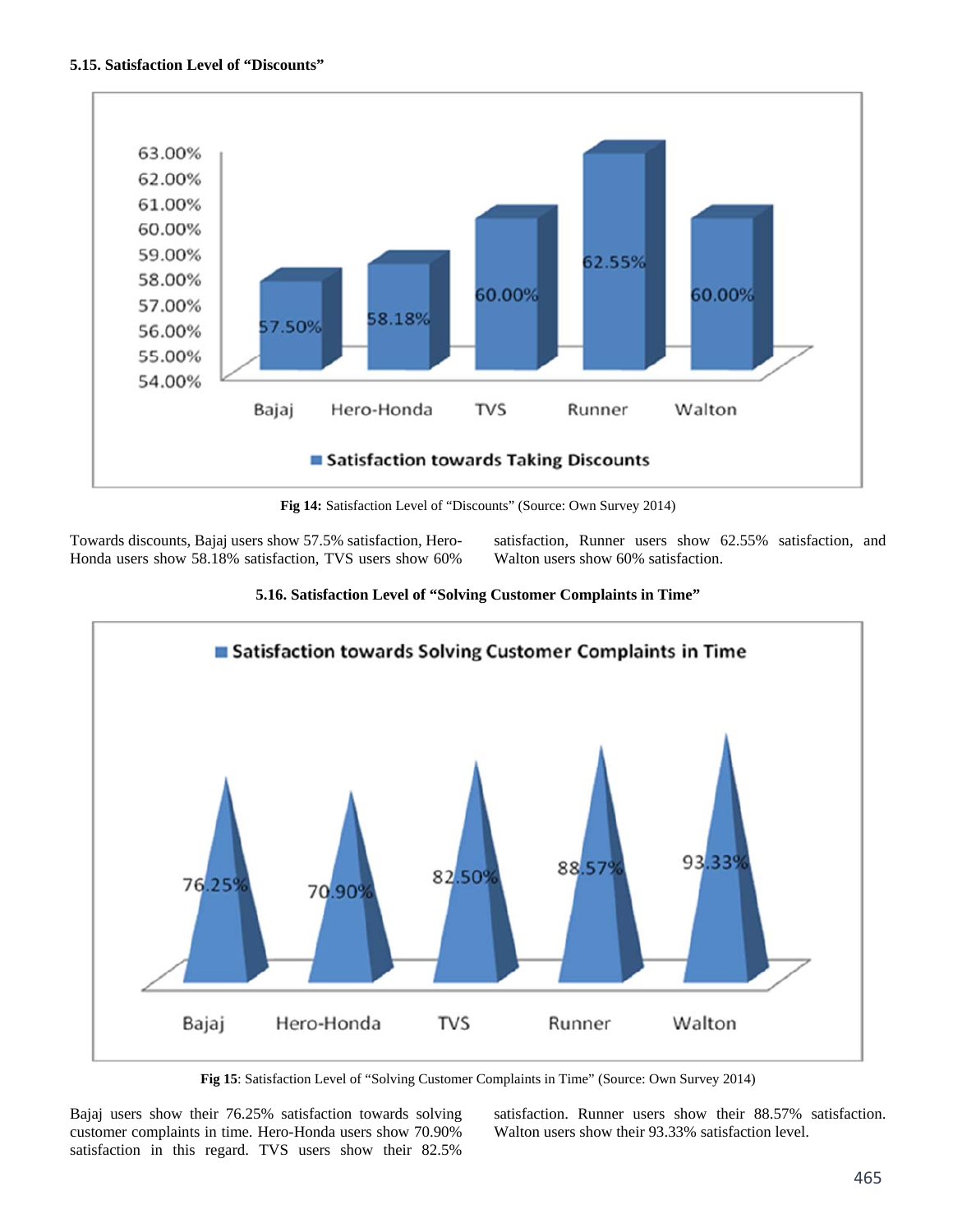

**Fig 16:** Satisfaction Level of "Regular Customer Feedback" (Source: Own Survey 2014)

Towards regular feedback, TVS users show 62.5% satisfaction. Bajaj, Hero-Honda, Runner and Walton users show 60% satisfaction in this context.





**Fig 17:** Satisfaction Level of "Courteous Behavior of Sales-Person" (Source: Own Survey 2014)

Bajaj users show their 95% satisfaction towards courteous behavior of sales person. Hero-Honda users show 90.90% satisfaction in this regard. TVS users show their 97.5%

satisfaction. Runner users show their 88.57% satisfaction. Walton users show their 100% satisfaction level towards courteous behavior of sales person.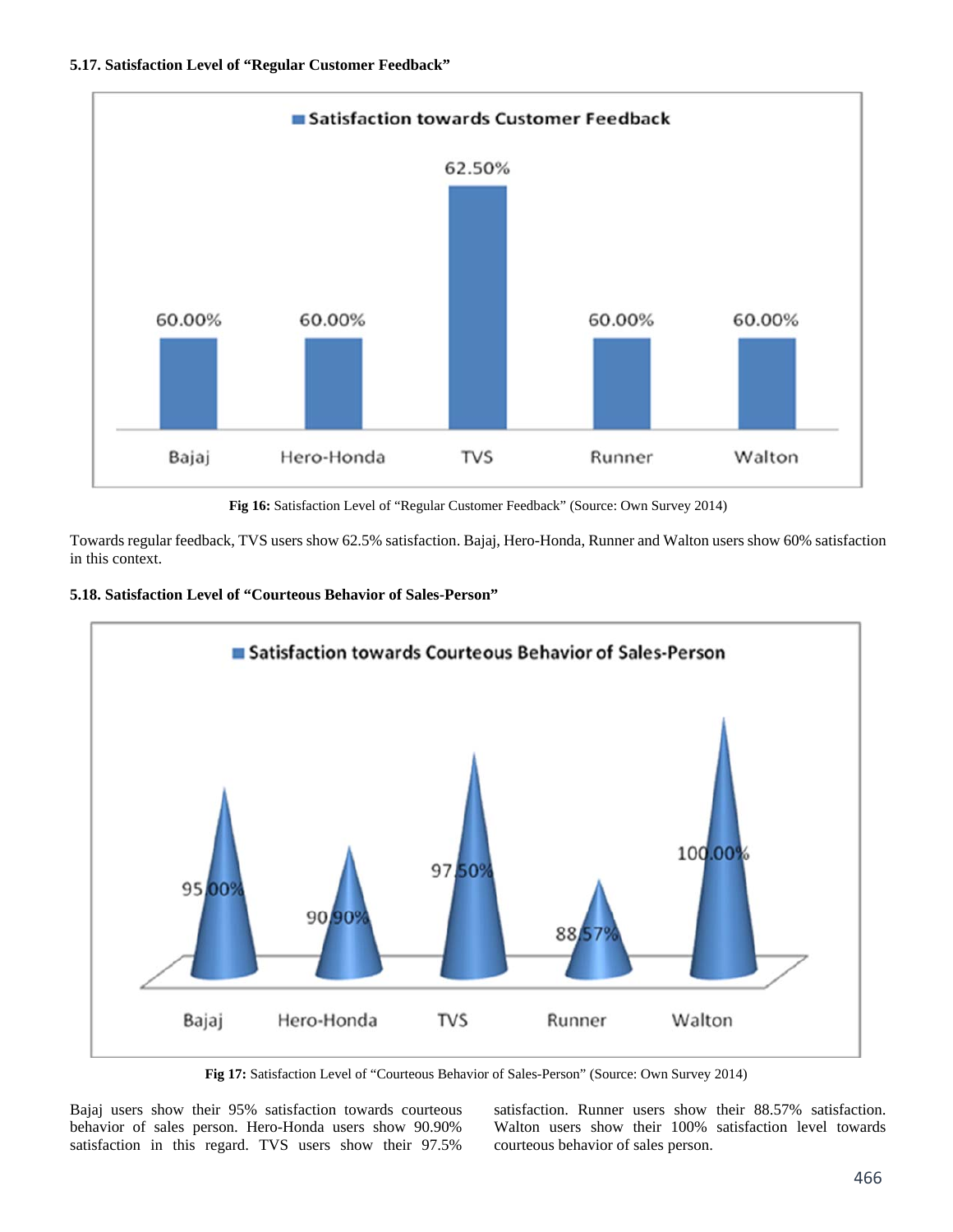

**Fig 18:** Satisfaction Level of "Good Sales Promotion Strategies" (Source: Own Survey 2014)

Bajaj, Hero-Honda, TVS, Runner, and Walton users show their satisfaction level towards good sales promotion strategies 62.5%, 69.09%, 72.5%, 82.85%, and 60% respectively.

| <b>Brands Variables</b>             | Bajaj  | Hero-Honda      | <b>TVS</b>      | <b>Runner</b>   | Walton          |
|-------------------------------------|--------|-----------------|-----------------|-----------------|-----------------|
| Mileage                             | 88.75% | 85.45%          | 80%             | 77.14%          | 46.67%          |
| <b>Fuel Capacity</b>                | 96.25% | 98.18%          | 100%            | 100%            | 93.33%          |
| Design/Style/Model                  | 87.5%  | 85.45%          | 82.5%           | 77.14%          | 60%             |
| Speed                               | 91.25% | 83.63%          | 92.5%           | 85.71%          | 73.33%          |
| Color                               | 97.5%  | 89.09%          | 85%             | 71.42%          | 86.67%          |
| Weight                              | 81.25% | 89.09%          | 77.5%           | 68.57%          | 73.33%          |
| Engine-Power                        | 87.5%  | 85.45%          | 82.5%           | 80%             | 73.33%          |
| <b>Battery</b>                      | 75%    | 82.27%          | 90%             | 71.43%          | 60%             |
| Tire-Size                           | 92.5%  | 92.5%           | 87.5%           | 80%             | 60%             |
| Brand-Image                         | 88.75% | 94.54%          | 85%             | 62.55%          | 46.67%          |
| Competitive Price                   | 76.25% | 70.90%          | 82.5%           | 88.57%          | 93.33%          |
| Courteous Behavior of Sales-Person  | 95%    | 90.90%          | 97.5%           | 88.57%          | 100%            |
| Good Sales Promotion Strategies     | 62.5%  | 72.5%           | 72.5%           | 82.85%          | 60%             |
| Solving Customer Complaints in Time | 71.25% | 70.90%          | 80%             | 85.71%          | 60%             |
| <b>Discounts</b>                    | 57.5%  | 58.18%          | 60%             | 62.55%          | 60%             |
| Taking Customer Feedback Regularly  | 60%    | 60%             | 62.5%           | 60%             | 60%             |
| Average                             | 81.80% | 81.81%          | 82%             | 77.64%          | 69.17%          |
| Rank                                | 3rd    | 2 <sub>nd</sub> | 1 <sup>st</sup> | 4 <sup>th</sup> | 5 <sup>th</sup> |

**Table 1:** Comparison among the Selected Brands

(**Source:** Own Survey 2014)

It could be inferred from the table 5.20 that TVS has ranked  $1<sup>st</sup>$ , Hero-Honda 2<sup>nd</sup>, Bajaj 3<sup>rd</sup>, Runner 4<sup>th</sup>, and Walton 5<sup>th</sup> according to the satisfaction level of two-wheeler bike users in Jessore, Satkhira, and Khulna in Bangladesh.

#### **6. Recommendations**

On the basis of the findings and analysis, some recommendations are provided for different two-wheeler products.

#### **6.1 Recommendations for Bajaj**

- $\div$  The price range of Bajaj is comparatively high. They should also think about the lower income level users. In this regard, they can launch motor bikes of different price range.
- The battery of Bajaj motor bike should be improved. Customer satisfaction levels were in neutral position for these two features.
- They should follow some good promotion strategies to compete with the new and current rivals.